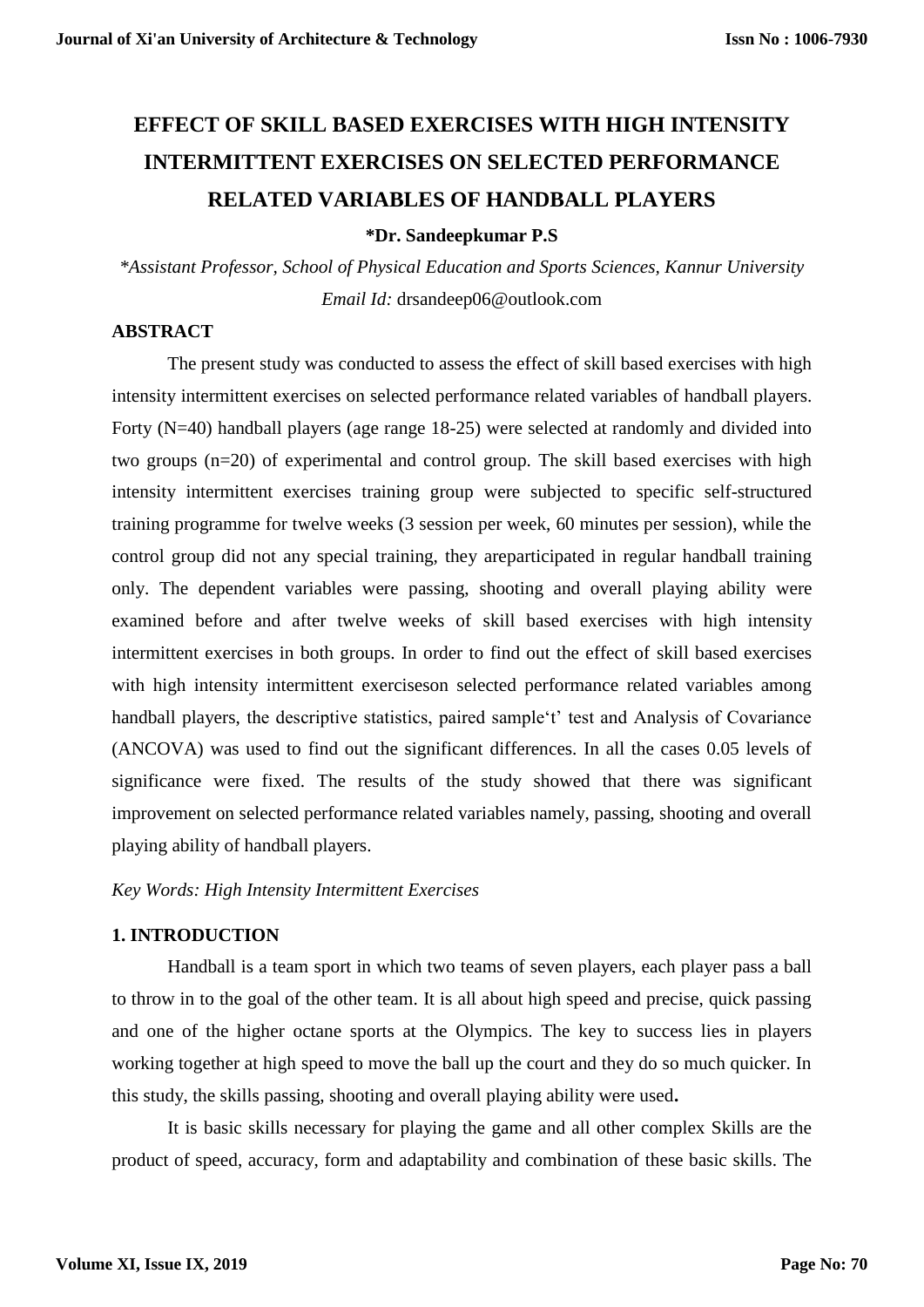mastery of the fundamental skill is very essential in improving the standard of the game. The fundamental skills are catching and passing, dribbling, faking, fainting, shooting, and goalkeeping.

Most exercise protocols designed to induce fat loss have focused on regular steady state exercise such as walking and jogging at a moderate intensity. Disappointingly, these kinds of protocols have led to negligible weight loss. Thus, exercise protocols that can be carried out by overweight, inactive individuals that more effectively reduce body fat are required. Accumulating evidence suggests that high-intensity intermittent exercise (HIIE) has the potential to be an economical and effective exercise protocol for reducing fat of overweight individuals (Babraj 2009).

Passing and catching are most important components of ball control. Inability to control the ball result in loss of possession and increased scoring opportunities for opponents. Offensive success resolves around a team's ability to move the ball quickly and accurately from one player to another. When in possession of the ball in each individual responsibility is to attack the goal with the intense to score. If the scoring opportunity is not clear, everyone must keep the rhythm of the attack going by passing the ball to teammate. Consistent, accurate passing ensures the pace and continuity of team play and keep pressure on the defence by allowing each attacker to the opportunity to be scoring threat (Clanton, 2015).

Shooting are one of the most important elements of handball. While shooting the muscles of the lower and upper limbs, pelvic region and trunk are extremely engaged. One can assume that shooting is performed similarly to passing, but with a stronger action of the trunk and upper limbs. The shot power is conditioned by the distance and hand action time on a ball. The greater the distance that the hand on the ball covers in the time unit the stronger the shot will be (a ball reaches a higher velocity) performed (Saroha, 2013).

The basic skills of handball is passing, receiving, shooting, dribbling and feinting. Research and experience have already proved that the handball skills and overall playing ability during competition and practice session goes by the result of proper handball skill based training and preparation. There are still lack of in researches that to which extent the use of proper handball drills with high intensity intermittent exercises will improve the skills and playing ability. Hence the investigator selected the performance related variables namely passing, shooting and overall playing ability for this study.

#### **1.1 Statement of the Problem**

The purpose of the study was to find out the "effect of skill based exercises with high intensity intermittent training on selected performance related variables of handball players".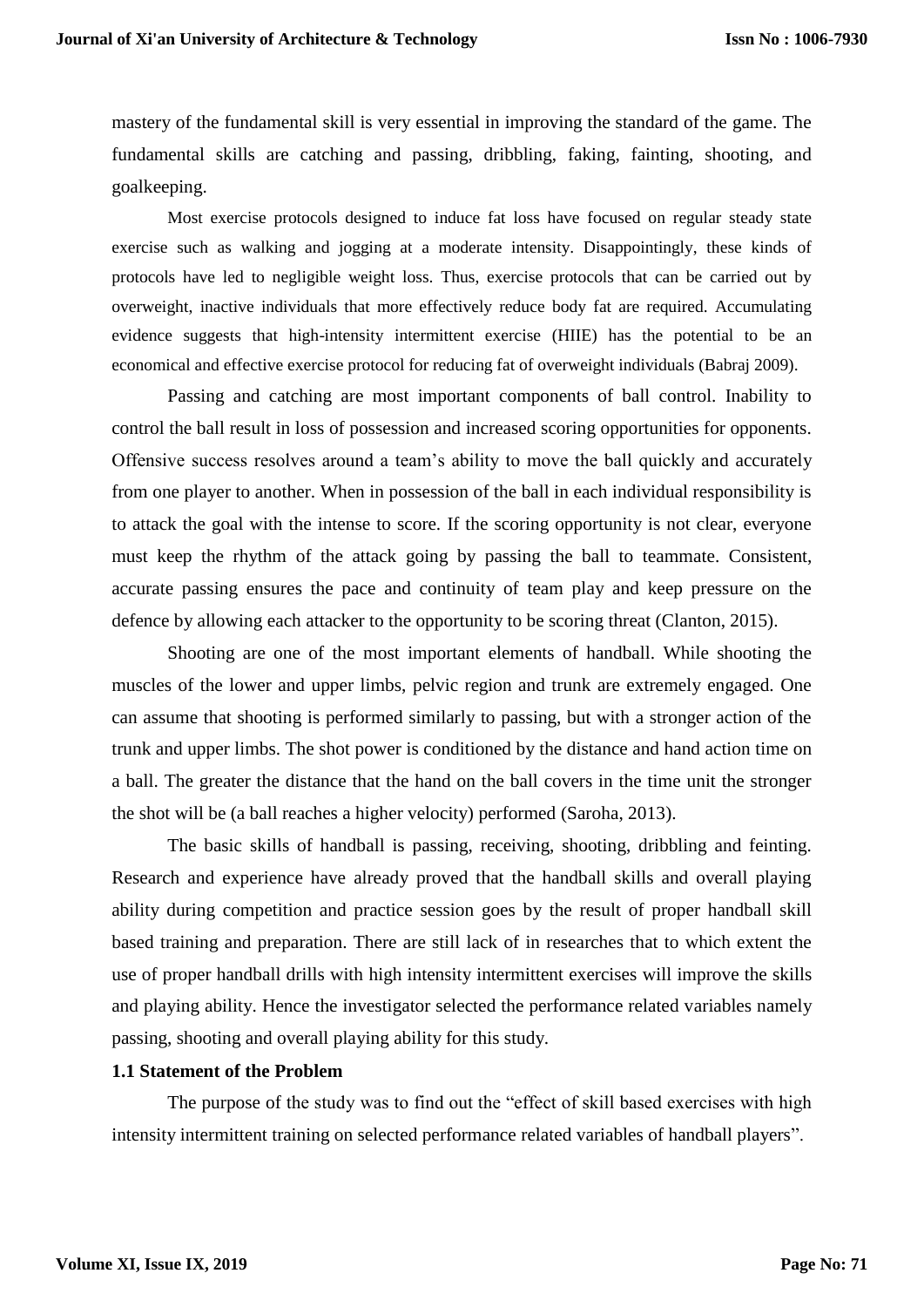### **1.2 Objectives of the Study**

- 1. To assess the effect skill based exercises with high intensity intermittent training on selected performance related variables of handball players.
- 2. To find out the differences between experimental and control group on selected performance related variables of handball players
- 3. To compare the experimental and control group on selected performance related variables of handball players.

#### **2. MATERIALS AND METHODS**

The forty (N=40) college level handball players were randomly selected for the study. The selected subjects were randomly divided in to two groups and assigned into skill based exercises with high intensity intermittent training group and control group. Each group consisted of twenty (n=20) subjects. The subjects where tested on selected performance related variables such as passing, shooting and overall playing ability before and after the training period. The experimental group underwent skill based exercises with high intensity intermittent exercises for a period of twelve weeks. Before and after the completion of experimental period, all the subjects were measured of the criterion variables. The difference between the initial and the final means on criterion variables were considered as the effect of treatment among the subjects.

#### **2.1 Training Intervention**

The Experimental group underwent skill based exercises with high intensity intermittent exercises thrice in a week on Tuesdays, Thursdays and Saturdays for a periods of twelve weeks. The training programme consisted of warm up and stretching for 10 minutes, selected skill based exercises with high intensity exercises for 35 minutes and 15 minutes of warm down. The initial intensity of the skill based exercises was fixed at 60-65%. The intensity of the skill based exercises was gradually increased, once in every four weeks. The intensity was fixed between 65%, 70% during  $5<sup>th</sup>$  week and 75% during 9<sup>th</sup> weeks. On the basis of pilot study, the initial intensity of the high intensity intermittent exercise was fixed to 75-80%. The intensity of the exercise was gradually increased, once in every four weeks. The intensity was fixed between 80% and 85% during  $5<sup>th</sup>$  weeks, 85 and 90% during 9<sup>th</sup> weeks.

#### **2.2 Statistical Techniques**

In order to find out the effect of skill based exercises with high intensity intermittent exercises on selected performance related variables among handball players, the descriptive statistics, paired sample 't' test and ANCOVA was used to find out the significant differences if any. In all the cases, the level of significance was fixed at 0.05 level.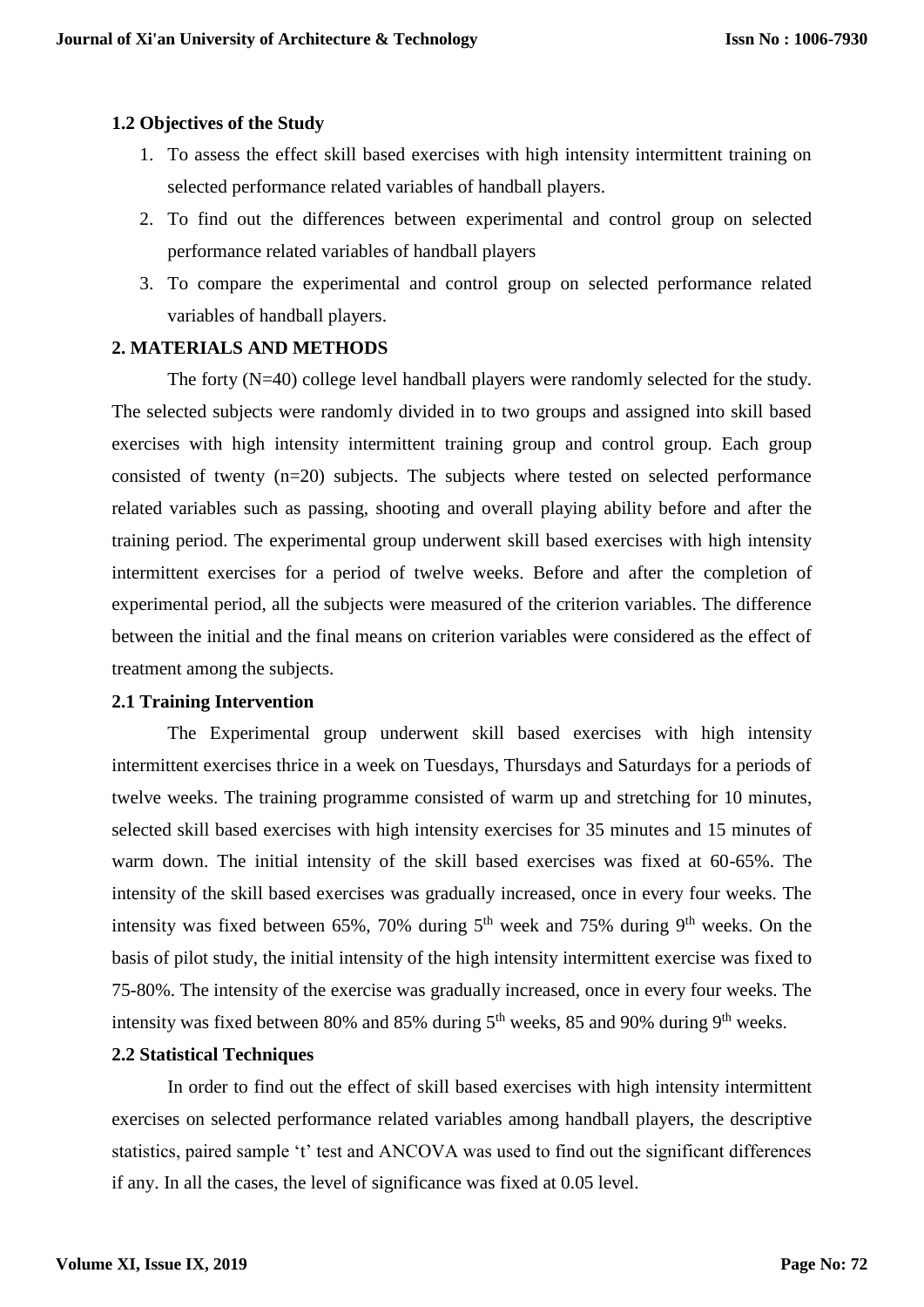## **3. RESULTS AND DISCUSSION**

# **Table 1: Descriptive Statistics and Paired't' Value on selected Performance Related**

| Sl <sub>No</sub> | Variables                      | <b>Pre</b> test | Post test | 't' value | Sig. |
|------------------|--------------------------------|-----------------|-----------|-----------|------|
|                  | Passing                        | 15.00           | 18.00     | $6.88*$   | 0.00 |
|                  | Shooting                       | 18.00           | 21.75     | $7.32*$   | 0.00 |
|                  | <b>Overall Playing Ability</b> | 34.45           | 41.15     | $9.13*$   | 0.00 |

#### **Variables of Experimental Group**

Table 1 shows that, the descriptive statistics and 't' value of the experimental group. The pre-test means of the passing, shooting and overall playing ability were 15.00, 18.00 and 34.45 respectively. The post-test means of the passing shooting and overall playing ability were 18.00, 21.75 and 41.15 respectively. The't' value of selected performance related variables was significantly greater than the required table value 2.09 with df 19. It was shows that there was significant difference between pre and post-test scored of experimental group

**Table 2: Descriptive Statistics and Paired't' Value on Selected Performance Related Variables of Control Group**

| Sl No | Variables                      | Pre test | Post test | 't' value | Sig.  |
|-------|--------------------------------|----------|-----------|-----------|-------|
|       | Passing                        | 14.90    | 15.10     |           | 0.104 |
|       | Shooting                       | 17.95    | 18.00     | 1.91      | 0.124 |
|       | <b>Overall Playing Ability</b> | 34.65    | 34.72     | 1.82      | 0.101 |

Table 2 shows that, the descriptive statistics and 't' value of the control group. The pre-test means of the passing shooting and overall playing ability were 14.90, 17.95 and 34.65 respectively. The post-test means of the passing shooting and overall playing ability were 15.10, 18.00 and 34.72 respectively. The't' value of selected performance related variables was significantly lesser than the required table value 2.09 with df 19. It was shows that there was no significant difference between pre and post-test scored of control group

**Table 3: Analysis of Covariance on Performance Related Variables of Experimental and Control Group**

| <b>Variables</b>               | <b>EXP</b> | CG    | <b>F</b> ratio | Sig. | 95% confidence<br><b>Interval for</b><br><b>Difference</b> |      |
|--------------------------------|------------|-------|----------------|------|------------------------------------------------------------|------|
|                                |            |       |                |      | LB                                                         | UP   |
| Passing                        | 17.95      | 15.14 | $17.58*$       | 0.00 | 2.37                                                       | 3.24 |
| Shooting                       | 21.72      | 18.17 | $12.00*$       | 0.00 | 3.17                                                       | 3.92 |
| <b>Overall Playing Ability</b> | 41.21      | 34.27 | $16.12*$       | 0.00 | 5.67                                                       | 7.27 |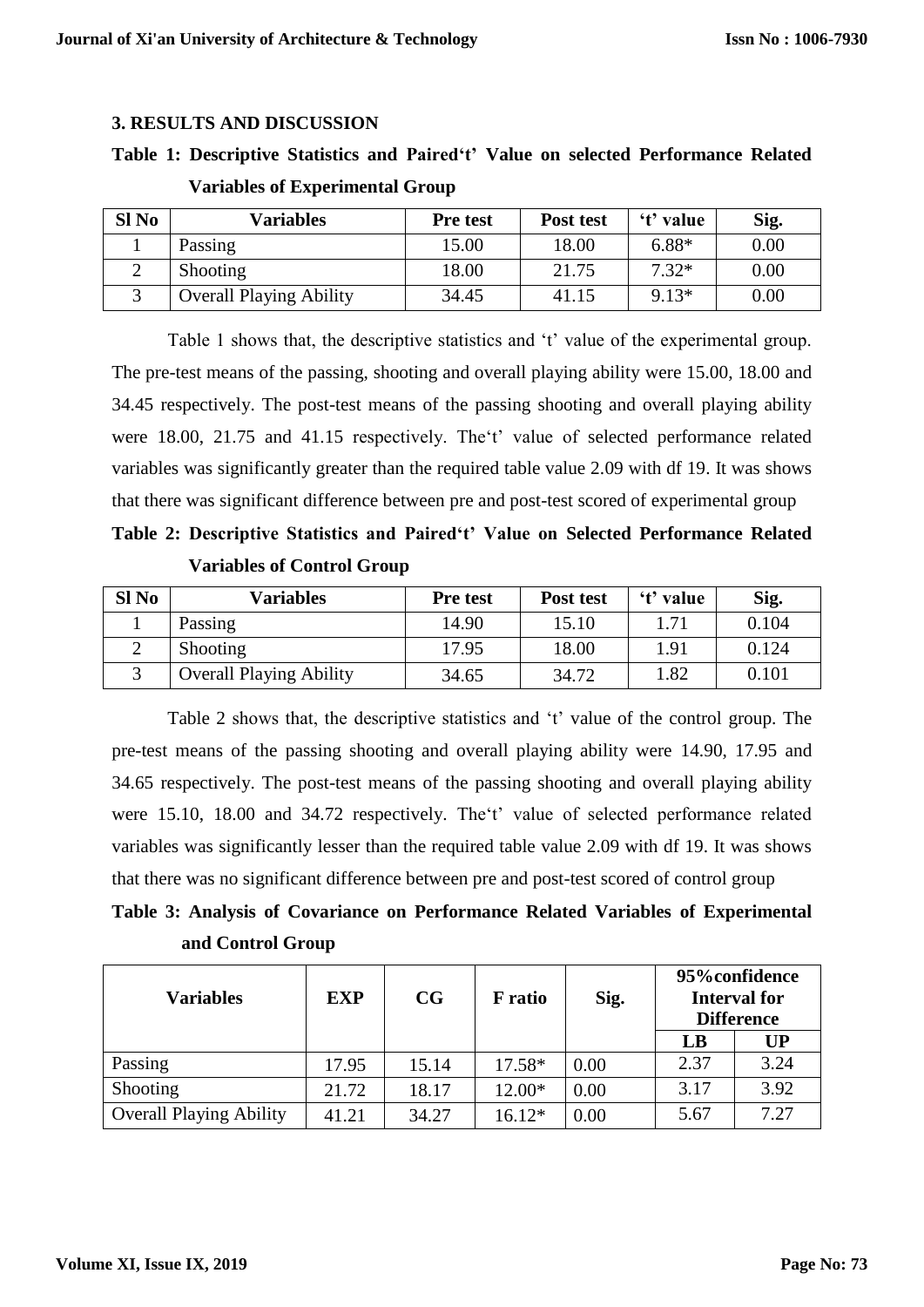As seen from table 3, the obtained 'f' ratio on passing, shooting and overall playing ability were significantly greater than the required tablevalue of 4.09, it was found to be statistically significant at 0.05 level of confidence.

#### **3.1 Discussion on findings**

The study was conducted to find out the effect of skill based exercises with high intensity intermittent exercises on selected performance related variables of handball players.

The skill based exercises with high intensity intermittent exercises improved accurate passing, ensured the pace and continuously of team play and kept pressure on defence by allowing each attacker to the opportunity to be scoring threat. (Clanton, 2015).The findings of present study were in agreement with the findings of Hermassi et al (2017) who identified Short term effects of combined high intensity strength and sprint interval training on improved performance of the handball players significantly.

The skill based exercises with high intensity intermittent exercises improved ability of successful shooting and overall playing. This could be due to the muscles of lower and upper limbs, pelvic region and trunk while extremely engaged in the skill based exercises high intensity intermittent exercises with a stronger action of the trunk and upper limbs(Janusz, 1997).The findings of present study were in agreement with the findings of Hermassi et al, (2011), who identified effects of eight week in season upper and lower limb heavy resistance training on improve peak power, throwing velocity, and sprint performance among handball players significantly. The findings of the study proved that there was significant improvement in playing ability, is in the agreement with the previous findings of Luteberget et al (2017).

# **4. CONCLUSIONS**

- 1. It may be concluded that, effect of skill based exercises with high intensity intermittent exercises would increase the performance of handball players.
- 2. The control group did not show any significant changes on selected performance related variables of handball players.
- 3. The result of the study proved that there was significant differences between experimental and control group on selected performance related variables of handball players after the twelve weeks of training programme.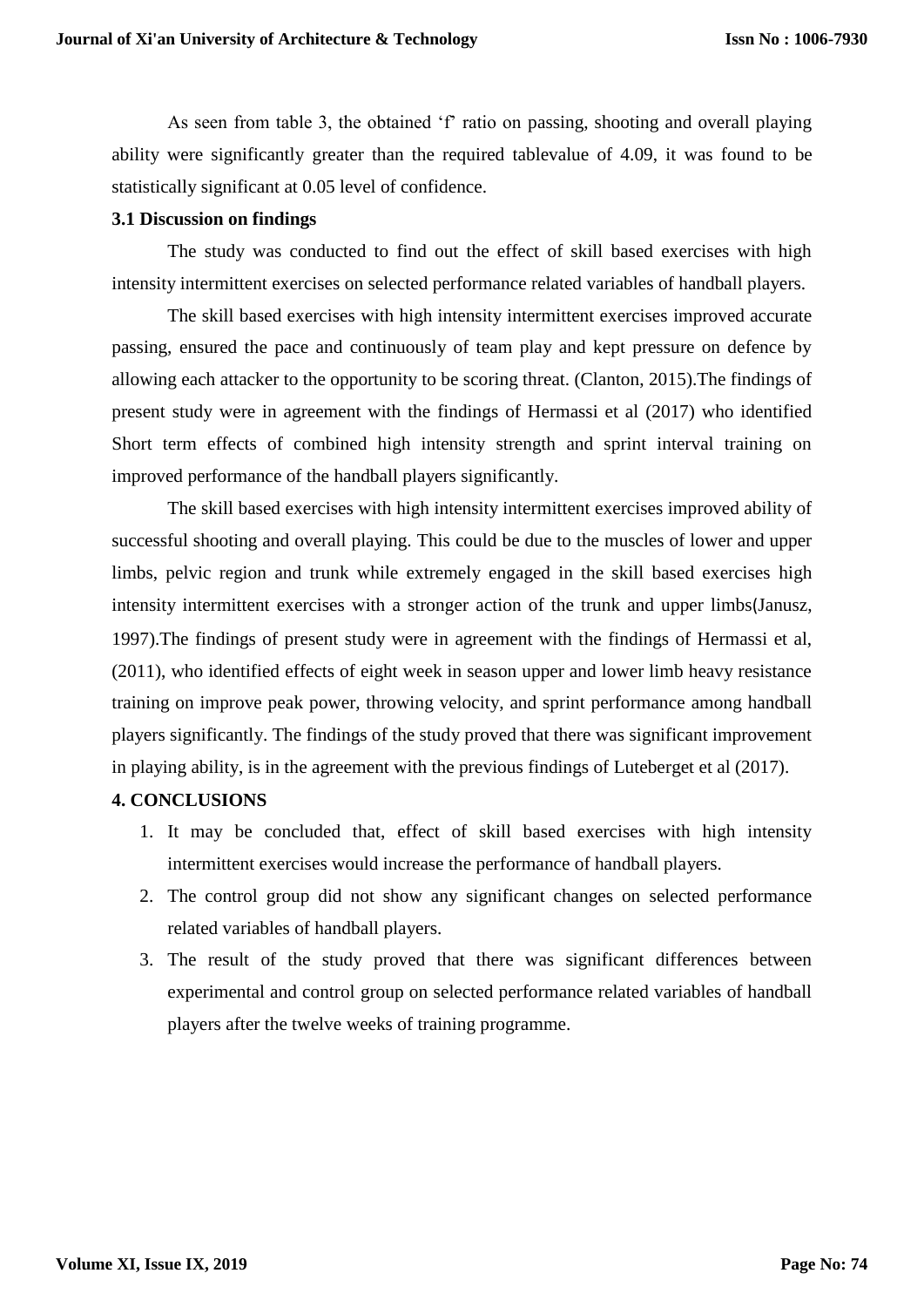# **REFERENCES**

- 1. Arti Saroha. (2013). *Skills and Rules in Handball*. New Delhi: Khel Sahitya Publications.
- 2. Geetha. (2007). *Effect of Gymnastic Exercise and Aerobics on the Performance of Wing Shooting in Handball*. Unpublished M.Phil. Dissertation submitted to Annamalai University.
- 3. Hermassi, S., Chelli, M.S Fieseler, G. T., Bartels S., Schulze, Delank, K. S., Shepard R. J., &Schwesig. (2017). Short term effects of combined high intensity strength and sprint interval training on anthropometric and physical performance of elite team handball players. 231-239.
- 4. Hermassi, S., Chelly, M. S., Tabka, Z., Shephard, R. J., Chamari, K. (2011). Effects of eight week in season upper and lower limb heavy resistance training on the peak power, throwing velocity, and sprint performance of elite male handball players**.** *The Journal of Strength and Conditioning Research. 25* (9), 2414-33.
- 5. J. A. Babraj., N. B. J. Vollaard., C. Keast., F. M. Guppy., G. Cottrell., and J. A. Timmons. (2009). "Extremely short duration high intensity interval training substantially improves insulin action in young healthy males," *BMC Endocrine Disorders*, vol. 9, article no. 3, pp. 1– 8.
- 6. Janusz, C., Frantisek, T. (1997). *Basic Handball, Methods/ Tactics/ Technique*, Austria: European handball federation.
- 7. Luteberget.,Trollerud., &Spences, M. (2017). Physical demands of game based training drills in women team handball. *Journal of Sports Sciences. 36* (5), 592- 598.
- 8. kr, senthil, "User pattern of Libraries by students of Government colleges in Tamilnadu : A Study" (2019). *Library Philosophy and Practice (e-journal*). 2788. https://digitalcommons.unl.edu/libphilprac/2788
- 9. Senthil Kumar, K., Recent Trends of ICT Services and the Present Scenario of Some Selected Engineering College Libraries in Coimbatore District, Tamilnadu: A Study (February 2017). *Asian Journal of Applied Science and Technology (AJAST),* Volume 1, Issue 1, Pages 199-202, February 2017 . Available at SSRN: <https://ssrn.com/abstract=2928955>
- 10. A Scientometric Study On *Niscair Journal Of Annals Of Library And Information* Studies From 1999 To 2013 K Senthilkumar – 2015
- 11. *Gyankosh The Journal of Library and Information Management* Year : 2013, Volume : 4, Issue : 1 First page : ( 89) Last page : ( 93) Print ISSN : 2229-4023. Online ISSN : 2249-3182. Free web page: A tool on usage of academic library development Kumar KR. Senthil